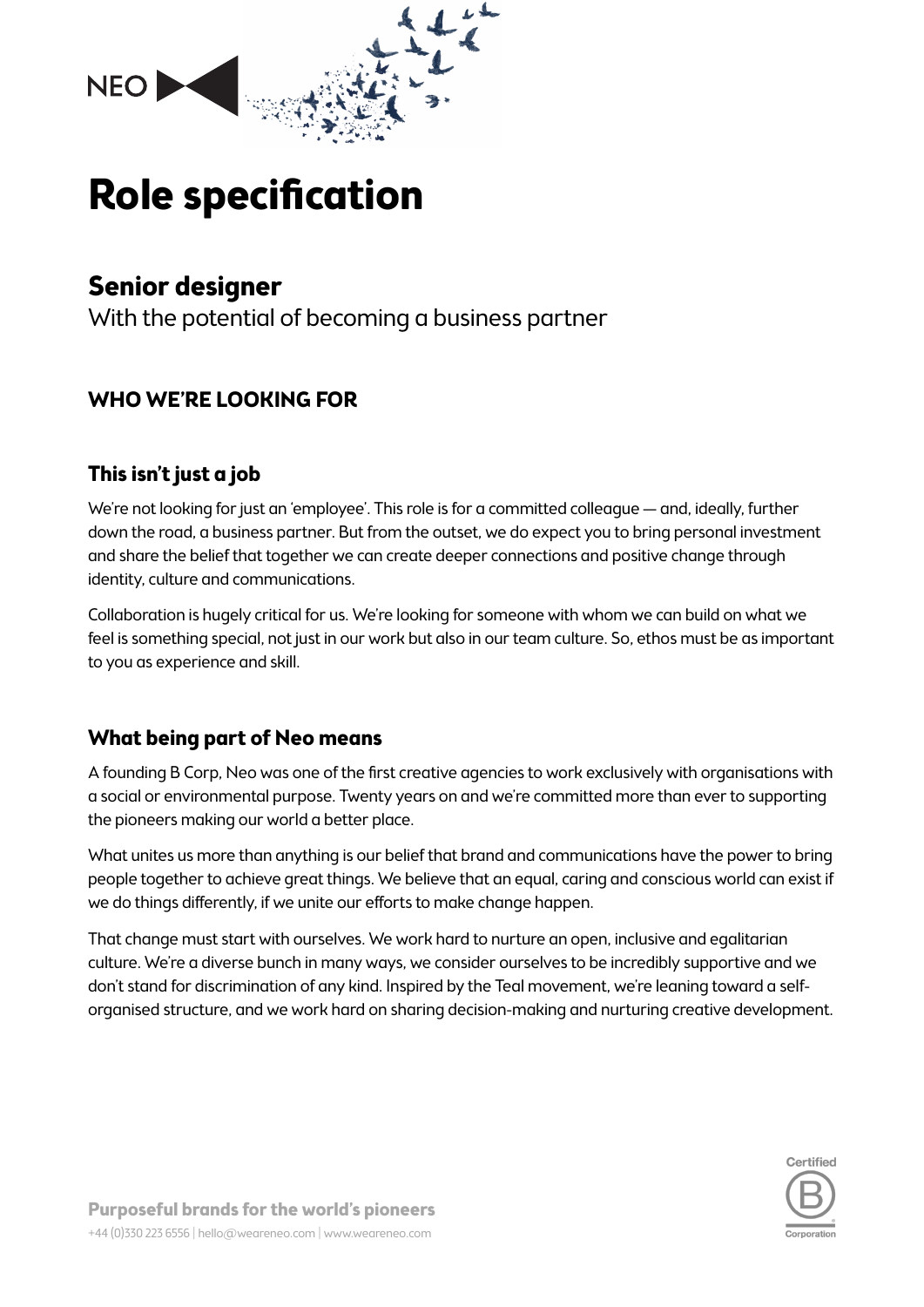

#### **We need someone who's…**

- O Open, curious, creative, courageous
- **O** A truly collaborative team-player
- $\Omega$  A strong conceptual and creative thinker
- **C** An enquiring, active and intent listener
- $\bullet$  A confident / willing facilitator and speaker
- **C** An excellent organiser
- **O** Supportive, positive and resilient
- **O** Lives. ideally in or around the Brighton area but we're happy to consider applications from further afield

Not too much to ask, eh?! While some of the above are absolute musts, others might be areas for development. We're not deluded into thinking any of us our perfect and we actively encourage one another to bring our whole selves to work. So, we'd expect whoever takes up this role to be conscious of and comfortable sharing their pitfalls as well as strengths. Someone who's willing to work on themselves as we try to. And someone who can have a good laugh with us!

## **THE ROLE**

#### **Hours**

- First six months: 3-4 days per week to be agreed
- O On a freelance or employment contract basis
- After six months, we'd hope you could join us for 4-5 days per week as a permanent employee

#### **Salary & benefits**

- £32k-£37k per annum, pro-rata (or freelance equivalent rate), depending on experience and skills
- **O** Company pension and sickness payment scheme
- **O** Professional and personal development opportunities
- **O** Flexible working and good work-life balance

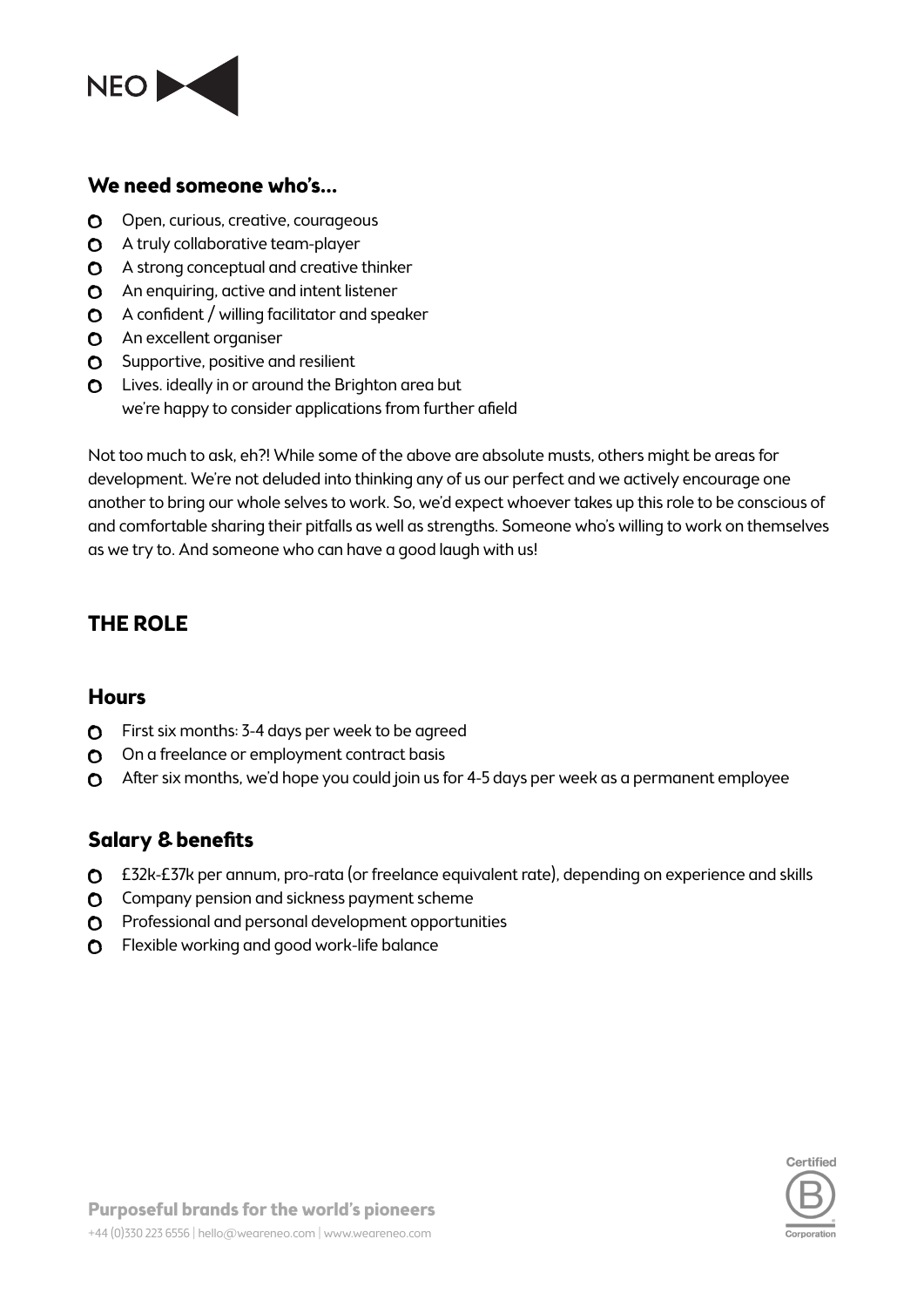

## **Overall, as a designer, you'll:**

- **O** Bring a high level of conceptual creative thinking to support and complement our rigorous strategic approach
- O Work across a range of projects spanning identity culture, campaigns and communications
- **O** Help to creatively direct and lead some of those projects, working collaboratively with the team to produce the best-possible outputs and outcomes
- O Work with our client partners to articulate and make the most of their visual identity and storytelling, helping to bring to life the principles that support their ambitions and the growth of their communities and audiences
- **C** Build open, trusting and respectful relationships with our client partners
- Contribute to developing our ways of working, building our business and raising our profile

### **By:**

- **O** Nurturing a deep understanding of our creative process
- **O** Embracing our purpose to find what matters and make it matter more to help realise radical human change
- Committing to being **creative** and **courageous** in your work and in our social and environmental aims, and to being a **collective** and conscious thinker and doer
- **O** Understanding how our holistic approach to identity (connecting it more integrally with the strategy and culture of the organisation) can develop within the parameters of the project
- **O** Helping to strengthen identity work through understanding its intersection with organisational culture
- Seeing the **purpose and possibilities** within each project to develop and expand the work, and to increase its impact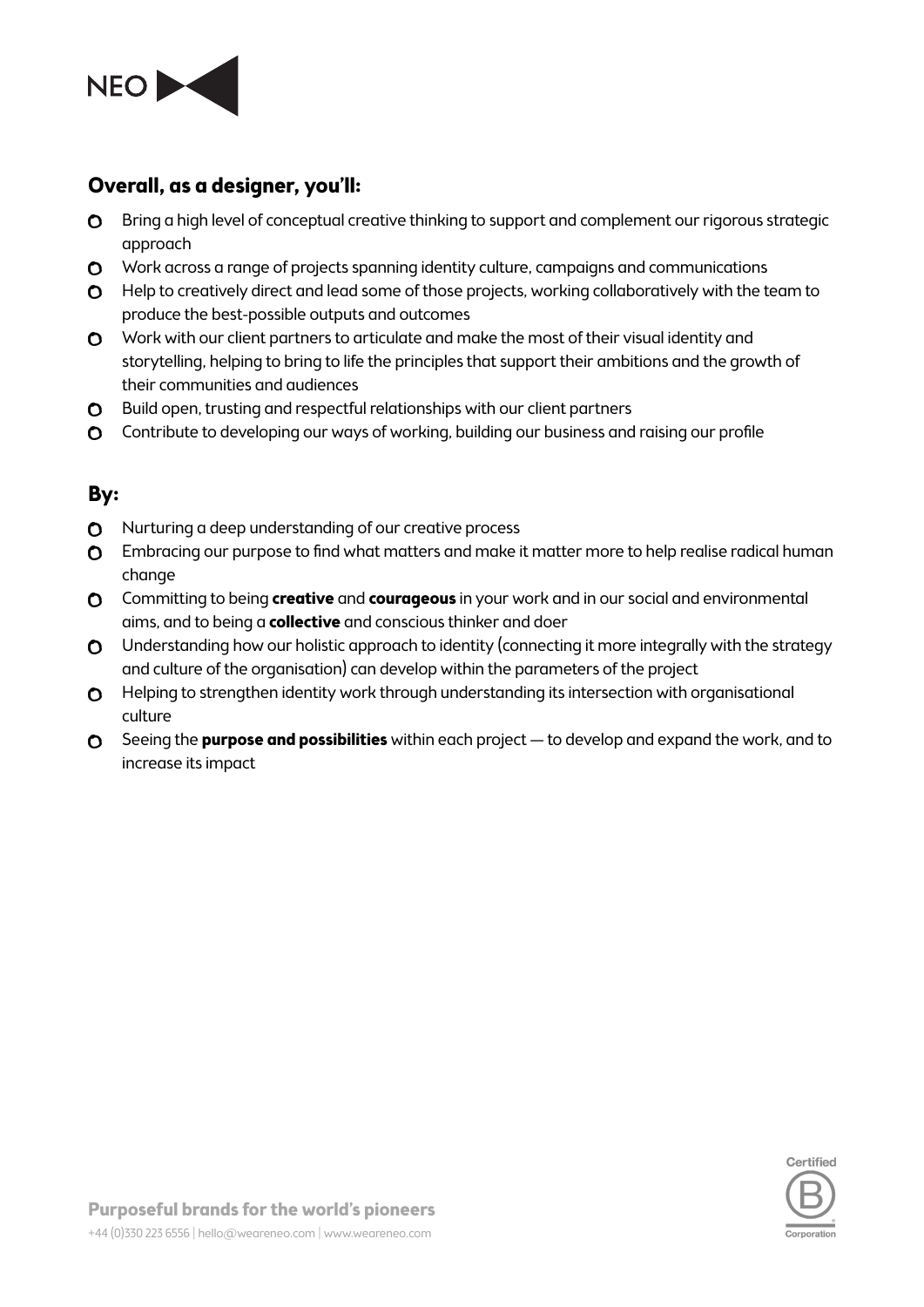

#### **Designer responsibilities**

Working collaboratively to…

- **O** Really understand the needs of our client partners, their audiences and the potential of projects to meet these needs
- **O** Help to shape and respond to briefs with conceptual and constructive thinking
- **O** Lead on design projects in a wide range of digital and print contexts
- Undertake relevant research as part of our evidence-based approach, to bring depth and perspective to creative propositions
- **O** Help us to facilitate creative workshops
- Co-create design propositions for identity, campaign and communications projects
- **O** Present creative recommendations internally and to client partners and seek constructive feedback
- Assist in developing film and photographic briefs, commissioning filmmakers and photographers and directing shoots
- O Work collaboratively with our strategists writers, animators, filmmakers, etc, to maintain the integrity, quality and direction of ideas into the best possible outcomes
- **O** Support in overseeing the production of content to exceptionally high standards
- Develop excellent knowledge of the areas in which we work, keeping abreast of pertinent designrelated issues and of our own industry trends